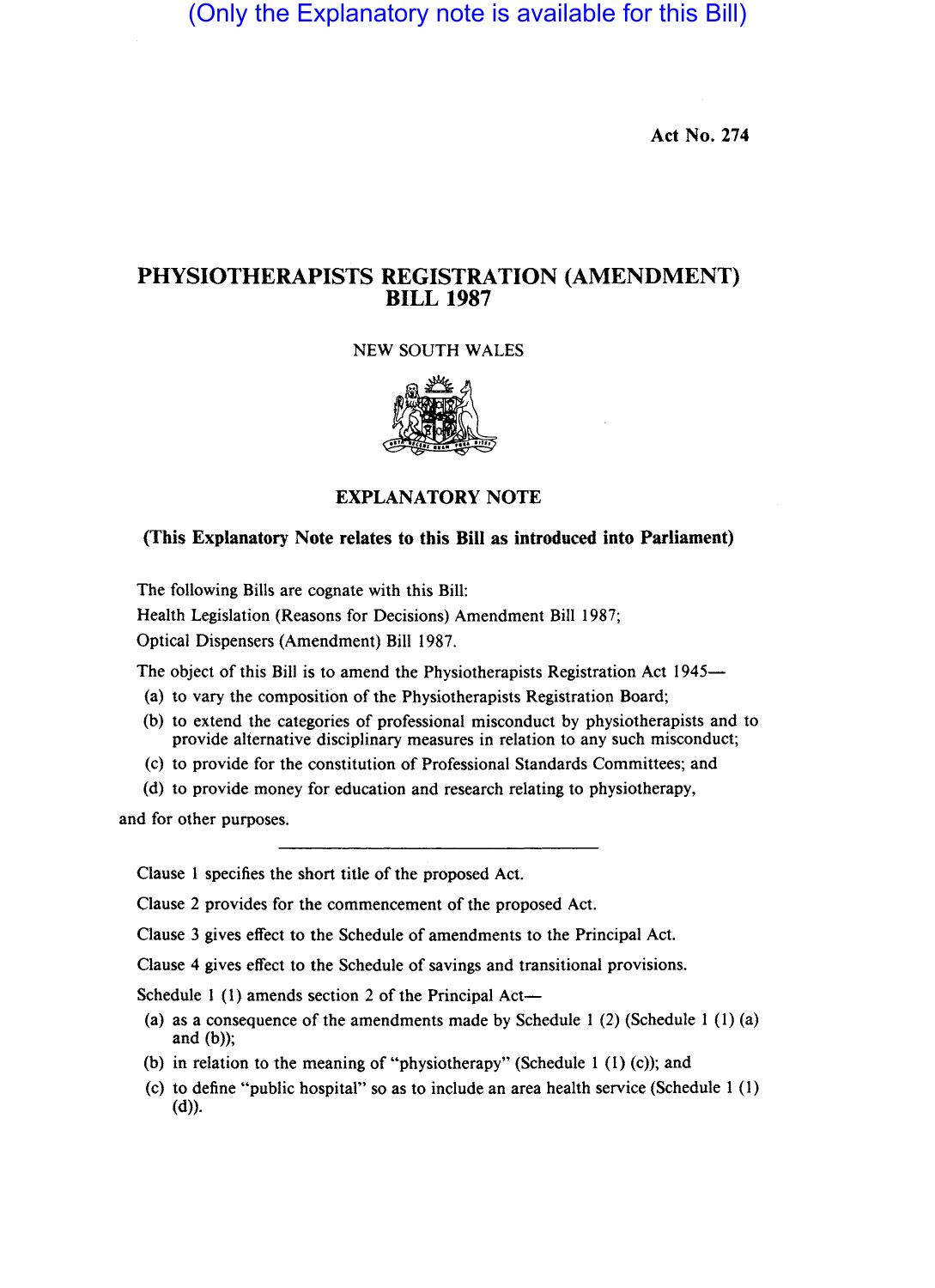Schedule I (2) substitutes section 5 of the Principal Act. The new section increases the size and varies the composition of the Physiotherapists Registration Board.

Schedule I (3) substitutes section 10 of the Principal Act. The new section provides for the appointment of a Deputy President of the Board to act as President during any illness or absence of the President.

Schedule I (4) amends section 14 of the Principal Act to increase the number required for a quorum at any meeting of the Board (as a consequence of its increased membership).

Schedule 1 (5) inserts a new section  $17A$  into the Principal Act. The new section provides for the establishment by the Board of committees (whether or not wholly or partly consisting of Board members) to assist the Board.

Schedule 1  $(6)$  (a) amends section 24  $(1)$  of the Principal Act to provide for additional measures that may be taken against a physiotherapist found guilty of an offence or of professional misconduct. At present the only measures available are cancellation or suspension of registration. One of the new measures is the imposition of a fine not exceeding 40 penalty units (\$4,000).

Schedule 1 (6) (b) amends section 24 (1A) of the Principal Act to provide, as an additional recognised category of professional misconduct, a category of behaviour in the nature of professional incompetence.

Schedule 1 (6) (c) omits section 24 (6)–(8) of the Principal Act as a consequence of the insertion, by Schedule I (7), of a new section 24E.

Schedule I (7) inserts new sections 24A-24E into the Principal Act, the provisions of which may be explained as follows:

- Proposed section 24A provides for the establishment of Professional Standards Committees, consisting of persons appointed by the Board, to investigate certain matters referred to them by the Board.
- Proposed section 24B provides that proceedings before a Professional Standards Committee are to be conducted in accordance with the regulations.
- Proposed section 24c provides for the making and reporting of decisions by a Professional Standards Committee.
- Proposed section 24D sets out the kinds of matters that may be referred to a Professional Standards Committee.
- Proposed section 24E provides a right of appeal (to the District Court) to persons aggrieved by decisions of the Board in relation to misconduct inquiries or registration applications.

Schedule 1  $(8)$  amends section 26 of the Principal Act-

- (a) to provide that the nurses who are allowed to practise physiotherapy under the instructions of a suitably qualified person are only those nurses who are registered under the Nurses Registration Act 1953; and
- (b) to increase the penalty for unqualified practice of physiotherapy from \$100 to 10 penalty units (\$1,000).

Schedule 1 (9) omits section 26A of the Principal Act as a consequence of the amendment made by Schedule I (13).

Schedule I (10) amends section 29 of the Principal Act to increase the general penalty for offences against the Principal Act from \$100 to 5 penalty units (\$500).